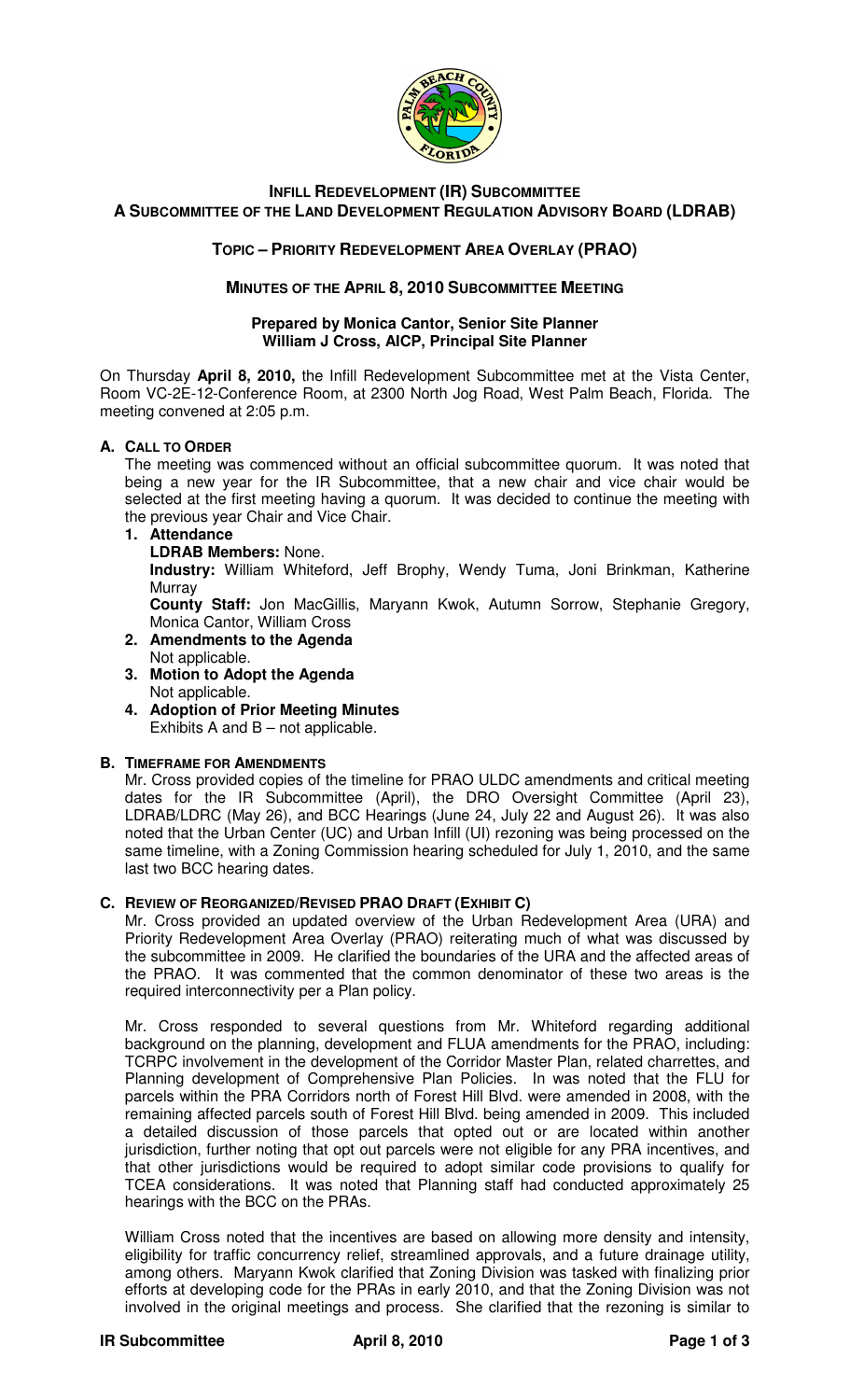previous rezoning done to the Westgate area and Agricultural Reserve area. The notice of the rezoning is going to be regular mail letter. If property owner wants to change the Special District they can come later and apply for it.

Joni Brinkman, who indicated that she was involved in several meetings with Planning staff, clarified that after the fact many property owners realized about the new FLU designation due in part to the notification mailed to the business and not to the owners\*. If owners want to opt-out and change their FLU designation to what they had before, they can come to the process but not sure if Planning will support it.

Mr. Cross indicated that discussions with Planning concluded that neither UC or UI would be required to be mixed use or primarily residential, unless approval of a Development Order required use of the TCEA, which may result in conditions for residential uses. As such, there are no residential minimums indicated in the code; however, residential uses are encouraged and permitted with any new PRA development.

Mr. Cross initiated a review of Exhibit C, noting that staff was soliciting suggestions for what should be permitted to apply for variances, or waivers – with a need for specific performance standards for the latter. The following is a summary of key issues that were discussed, with some being noted for further research to be revisited at the April 15, 2010 meeting:

- Page 2, Lines  $1 4$ : It was suggested that the County allow more flexibility for nonconformities to encourage redevelopment of existing sites, with a need for a higher allowable percentage for maintenance and renovations than the 30% proposed.
- Page 3, Lines  $1 34$ : Under the definitions, more particularly the building types, it was suggested to that the mixed use building types be simplified and to clarify if a fee simple row-house (e.g. a townhouse) would still be required to meet Land Development access standards.
- Page 4, Lines  $9 10$ : Review of Stoop and Porch definitions to clarify difference.
- Page 4, Lines 24 26: Suggested that Shy Zone was too detailed. Mr. MacGillis indicated that it would be deleted. Mr. Cross indicated that the simpler "hardscape" requirements used in LCC and IRO would be incorporated.
- Page 4, Lines 60 61: Modification of term "Xeriscape" for another term consistent with Art. 7
- Page 5, Line 17: Clarified that BCC approval of a Specialized Development (SD) district rezoning or conditional uses would only require a Preliminary Master Plan (i.e. Bubble Plan) and not a Preliminary Site Plan. Use IRO language.
- Page 6, Lines 37 38: Mr. Brophy indicated that prior Planning staff presentations suggested that DRO Final Site Plan or Subdivision Plan approval would be a basic "bubble plan." Staff indicated that such had not been included in prior 2008 or 2009 drafts, to which several members indicated that the IR subcommittee never reviewed those in detail. Staff agreed to follow up with Planning to clarify if such was included in earlier drafts.
- Pages 6 and 7 various as relates to Administrative Processes: Mr. Brophy inquired as to whether or not some projects could proceed directly to Building Permit as permitted uses. Mr. MacGillis indicated that the DRO approval was desired for the implementation of the code to provide a higher level or review and assistance to applicants, and also to reduce any adverse impacts to Building application processes. It was advised that pending a one year review that DRO thresholds would be considered.
- Page 8, Lines 26 31: Minor simplification to prior approvals and non-conformities were suggested. Staff clarified that the redundant references were important to ensure that applicant's referred back to Art. 1.E and 1.F. It was generally agreed, that this was a good idea for the initial code.
- Page 8, Lines 44 46 (see also page 39, Part 15 Workforce Housing Program: Mrs. Brinkman suggested that stepped percentages be used in lieu of the flat 15 percent requirement. Staff indicated that this was a requirement of the Plan for both the UC and UI FLU designations, and could not be amended without first amending the Plan.
- Page 8, Line 51: Delete reference to Technical Manual and clarify use of Preliminary Master Plan for any BCC approvals.
- Page 9, Lines  $8 9$ : Delete reference to Architectural Elevations.
- Pages 10 and 11: It was noted that TCRPC would be developing new Frontage Types and Transect illustrations. Mr. Cross noted that for slip streets, additional research and coordination with Planning, Engineering, Fire Rescue and FDOT was ongoing.
- Page 11: Mr. Whiteford inquired as to the use of the Transect for the UC and UI. Mr. Cross explained that the current image of the Smart Code Transect was being used as a placeholder, that the sub-areas were transect based and not intended to address the full scope of the transect as applies to the natural to urban core.
- Pages 12 and 13: Mixed use building types to be consolidated with consistency achieved through the height limits for each applicable TZ sub-area.